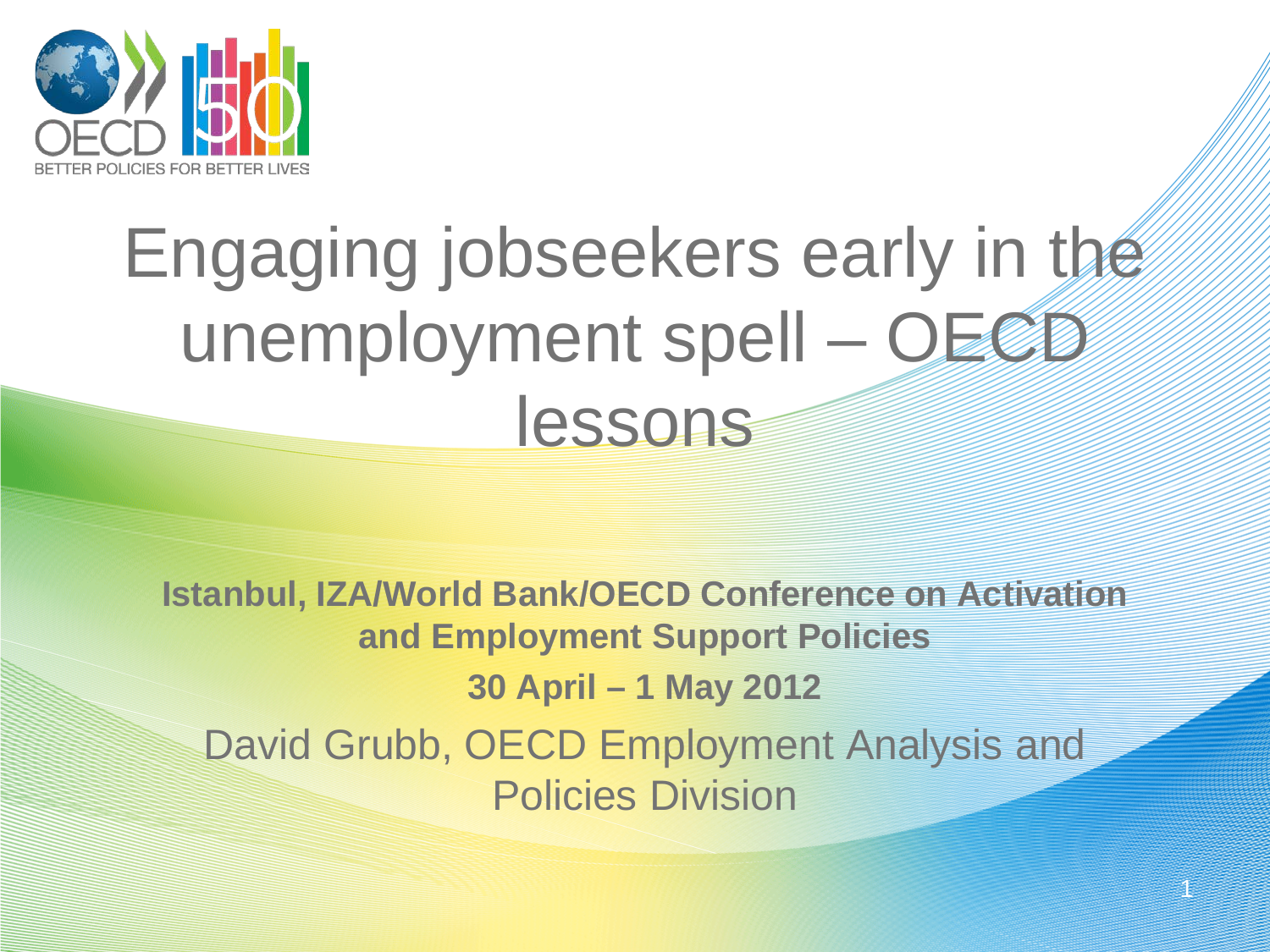# **Outline**

- When is "early" in an unemployment spell?
- Different types of intervention:
	- Early registration and job-search requirements
	- Jobseeker profiling, detailed registration, time-varying suitable-work requirements
	- Individual action plans
	- Interview frequency
	- Timing of referrals to ALMPs
- "Prevention" vs "cure" some swings of strategy
- Delivery of employment services with short-term UI

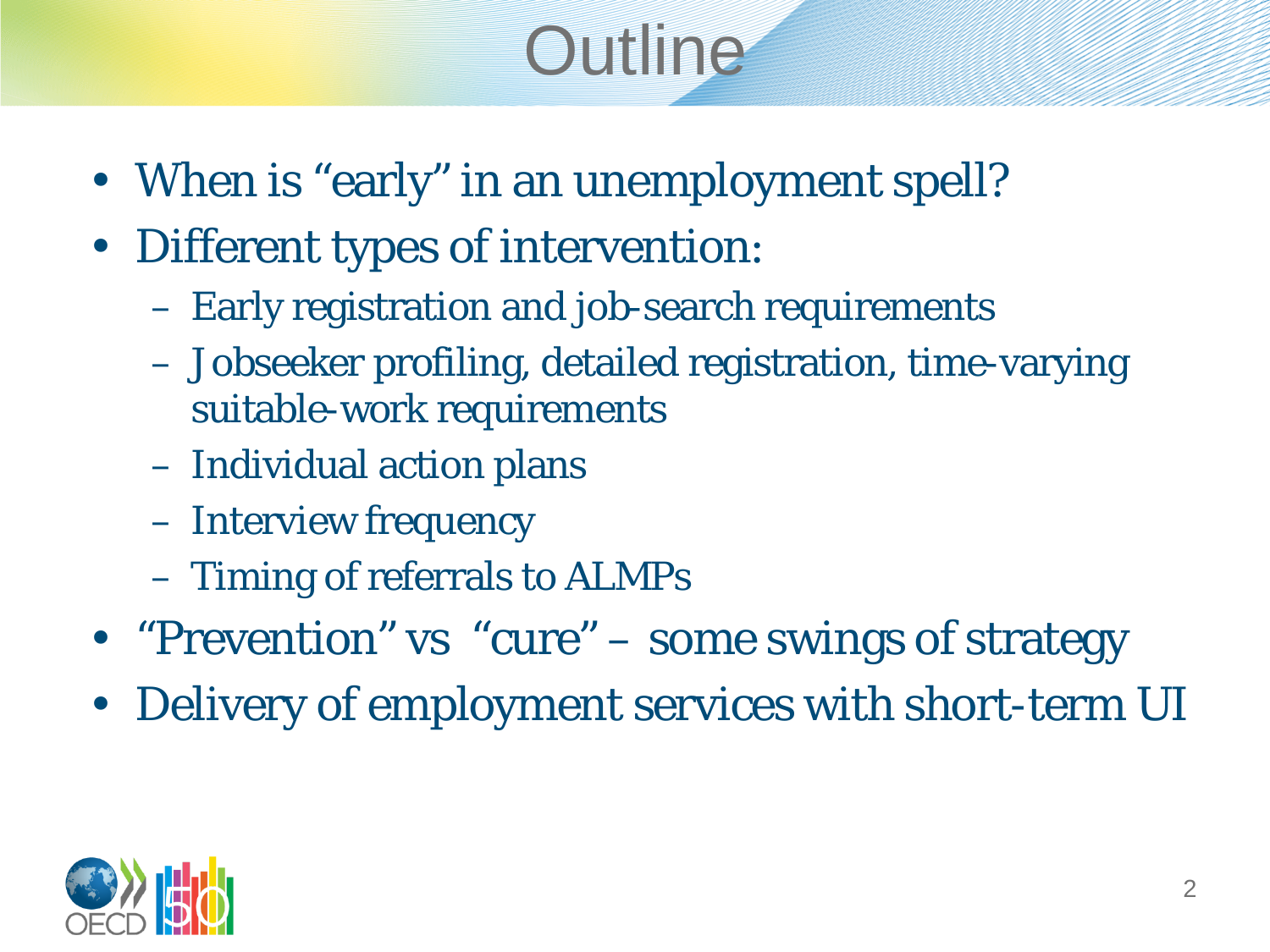

#### • Cases with high vs. low incidence of LTU

| Exit rate in first month                   | 0.1381         | 0.244 |
|--------------------------------------------|----------------|-------|
| Percentage of new spells that continue for | <b>Percent</b> |       |
| More than 3 months                         | 66%            | 46%   |
| More than 12 months                        | 27%            | 9%    |
| Percentage of the unemployed who have      |                |       |
| been unemployed for:                       |                |       |
| 3 months or less                           | 20%            | 42%   |
| More than 3 and up to 12 months            | 30%            | 38%   |
| More than 12 months                        | 50%            | 20%   |

- Exit rates decline with unemployment duration
- Where  $LTU < 20\%$ , the majority of spells end in  $<$  3 months
- Duration data are sensitive to the treatment of breaks: administrative vs. LFS data may be very different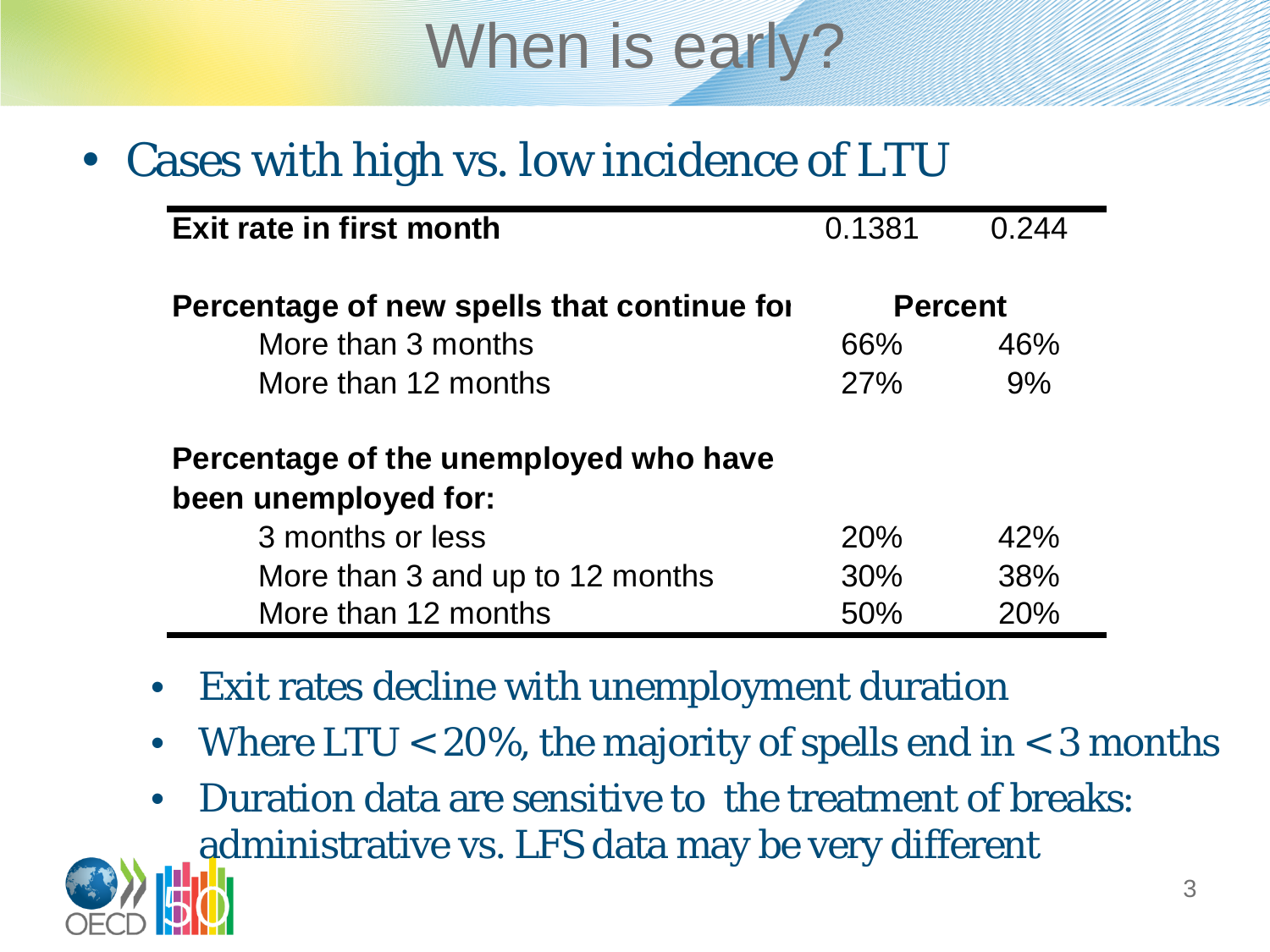## Very early intervention

#### • In DE and NL:

- workers must register with the employment agency as soon as they know they will be losing their job (otherwise they risk loss of benefits)
- In some cases (e.g. US TANF claims):
	- must register for work or prove job search during a period between the start of unemployment and the start of benefit (benefit waiting period)

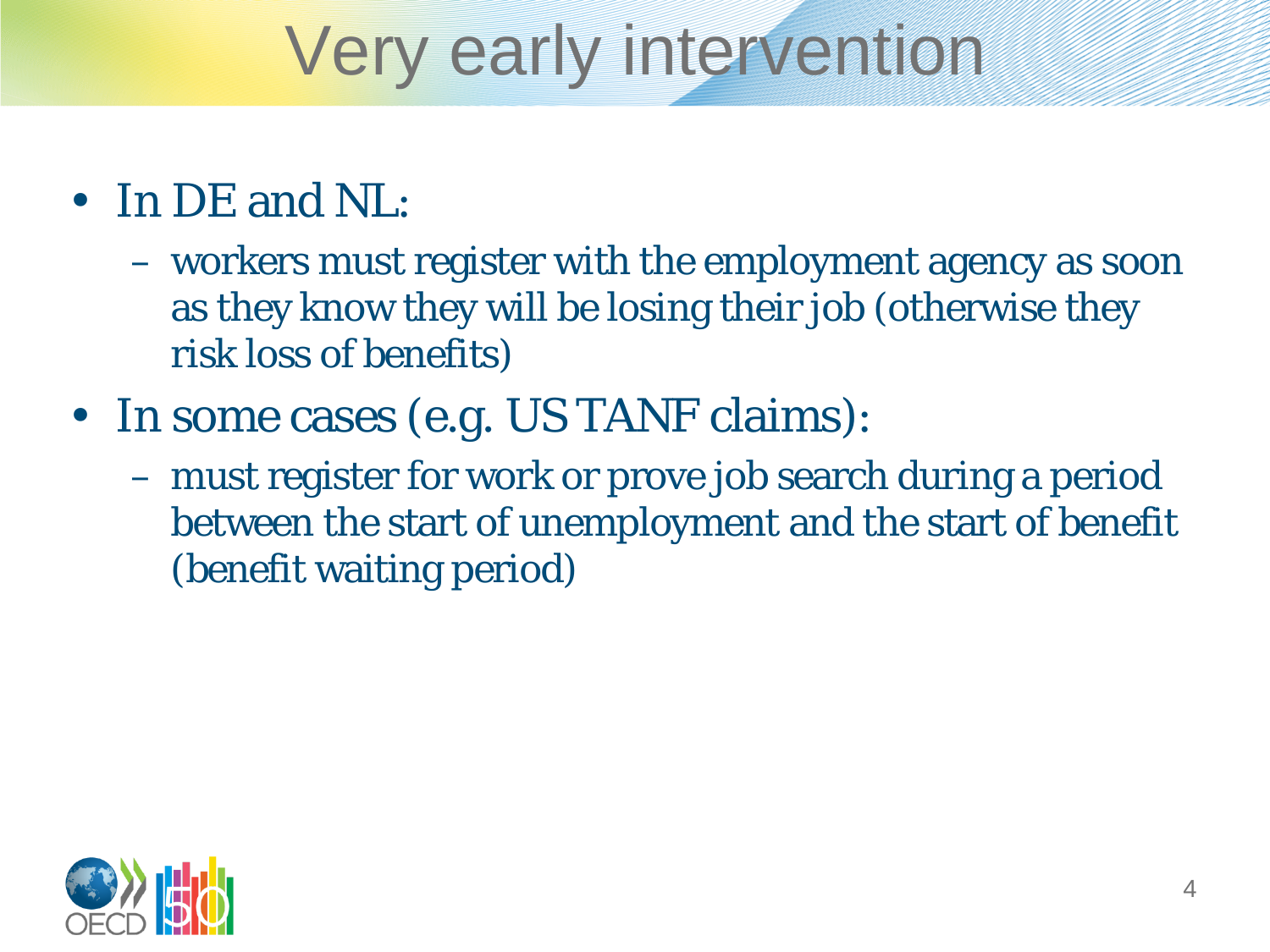# Detailed jobseeker registration

- Commonly at the start of the spell
	- Jobseeker characteristics basic registration, industry/occupation, qualifications – are registered, as the basis for matching to vacancies
	- Jobseeker profiling (using administrative records, an additional questionnaire, a case-manager assessment) allocates new jobseekers across service streams.
- In countries with high turnover rates, initial registration is a significant element of costs
	- initial registration procedures are kept simple in order to limit costs

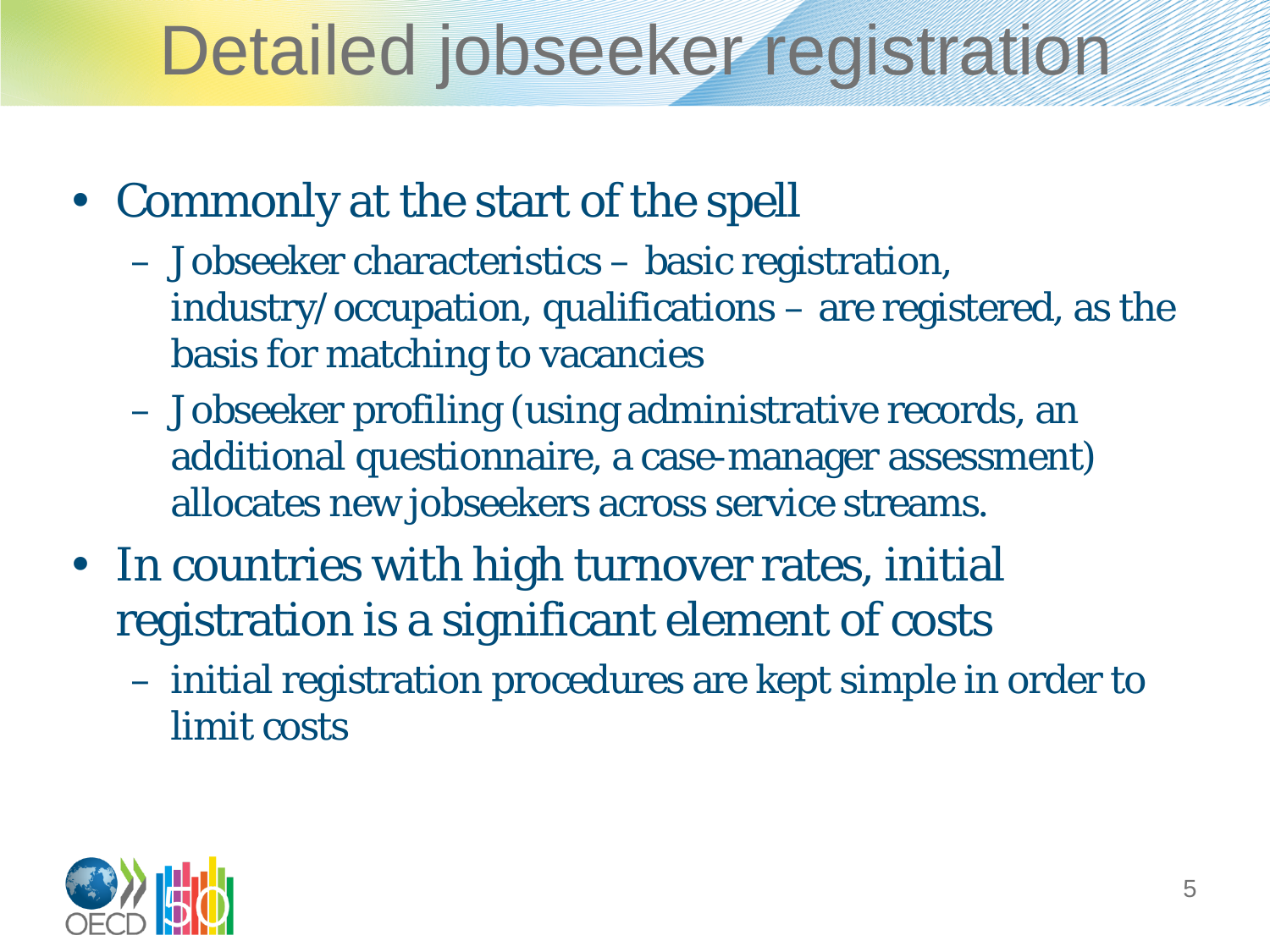#### Duration variation in suitable-work requirements

- In most countries claimants are able to restrict job-search to their former or their preferred occupation at the start of a spell (this affects PES referrals to job vacancies)
- After 3 months in some countries, ranging up to 12 months or more in others, all types of work are considered suitable
- Applies to UI and perhaps UA (unemployment assistance) benefits. There is usually no "occupational protection" for social assistance benefits

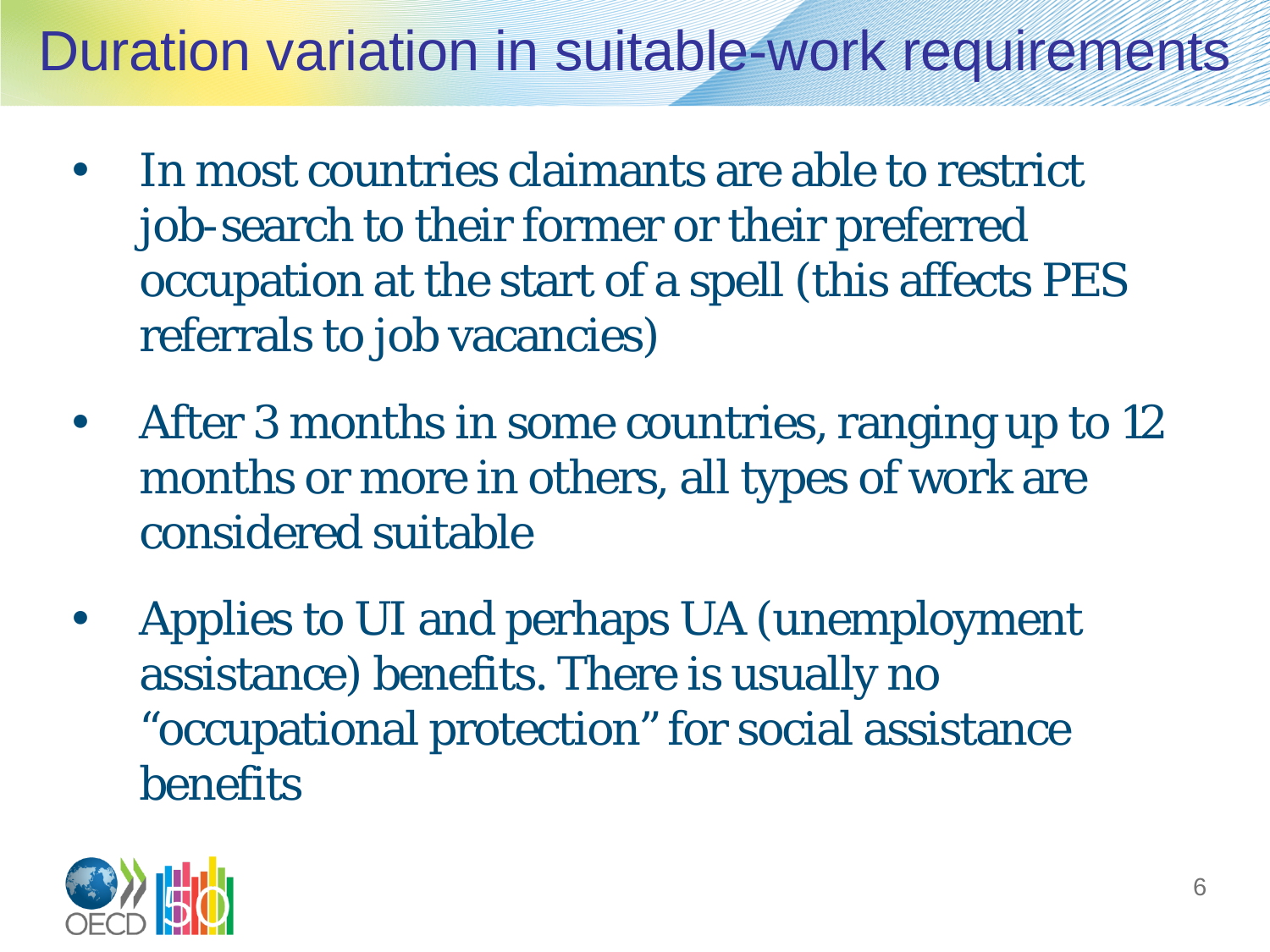#### Profiling for early provision of intensive assistance

- Administrative data and additional questions to the jobseeker are used to identify target groups that are more likely to become long-term unemployed
- Clients are filtered into 2 or more groups that receive different levels of employment services (e.g. 2 categories  $-$  e.g. is/is not referred to job-search training; 4 service levels in Australia)
- Detailed profiling is not used (although some simple filters e.g. age  $<\!\!25$  /  $>\!\!25$  are used) in most OECD countries

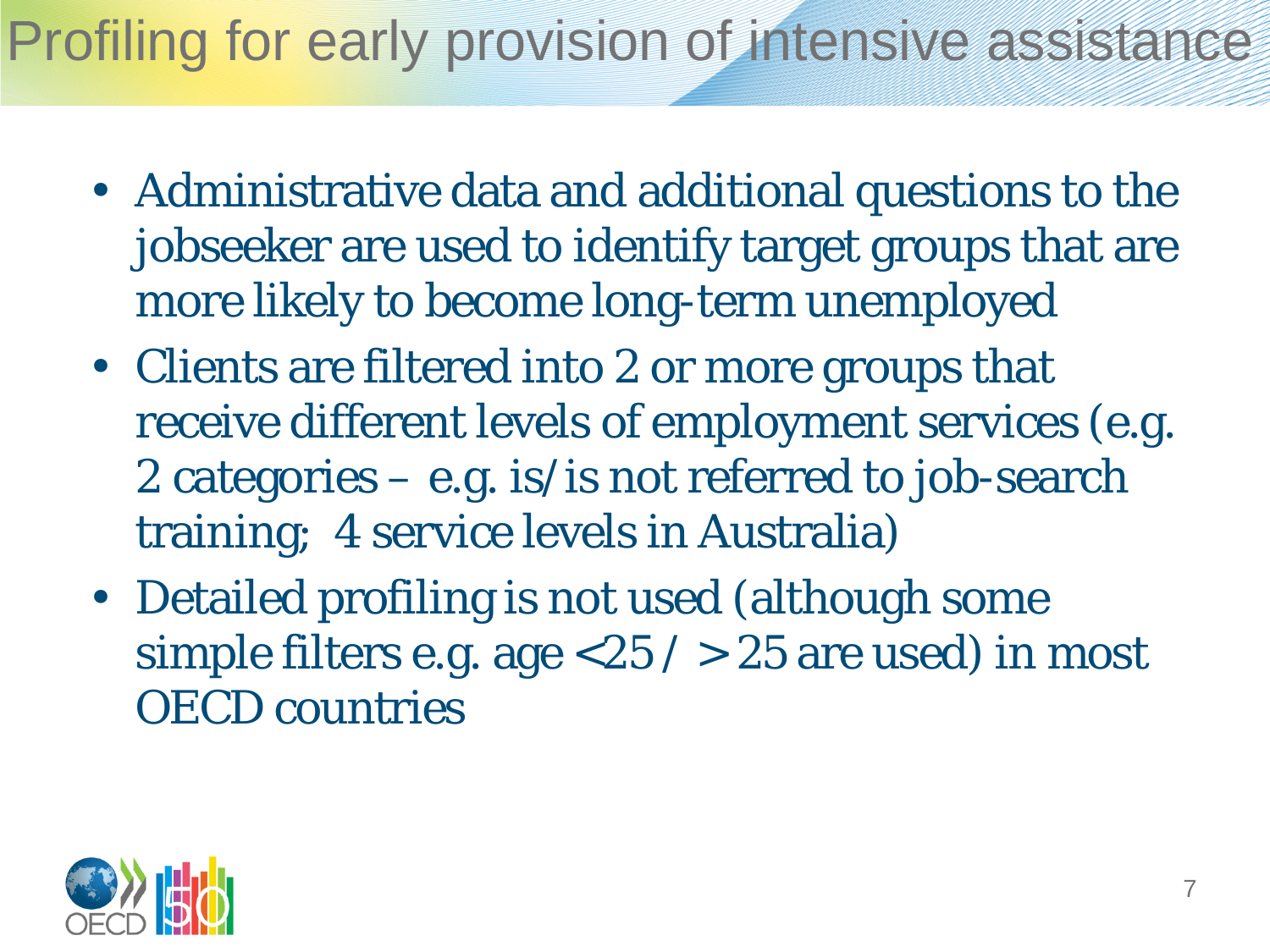### Individual action plans (IAPs)

- The IAP is usually a written agreement between the jobseeker and the PES, setting out expected actions by both parties, signed by both parties.
- In the 1990s, OECD countries that used IAPs often set them up after 12 months of unemployment (5 in Finland), with follow-up in one or two interviews
- Currently, IAPs are often set up at the start of the spell, and reviewed and updated through regular interviews.
- The content of IAPs varies, e.g. set out restrictions on availability for work and the type of job sought; plan participation in ALMPs

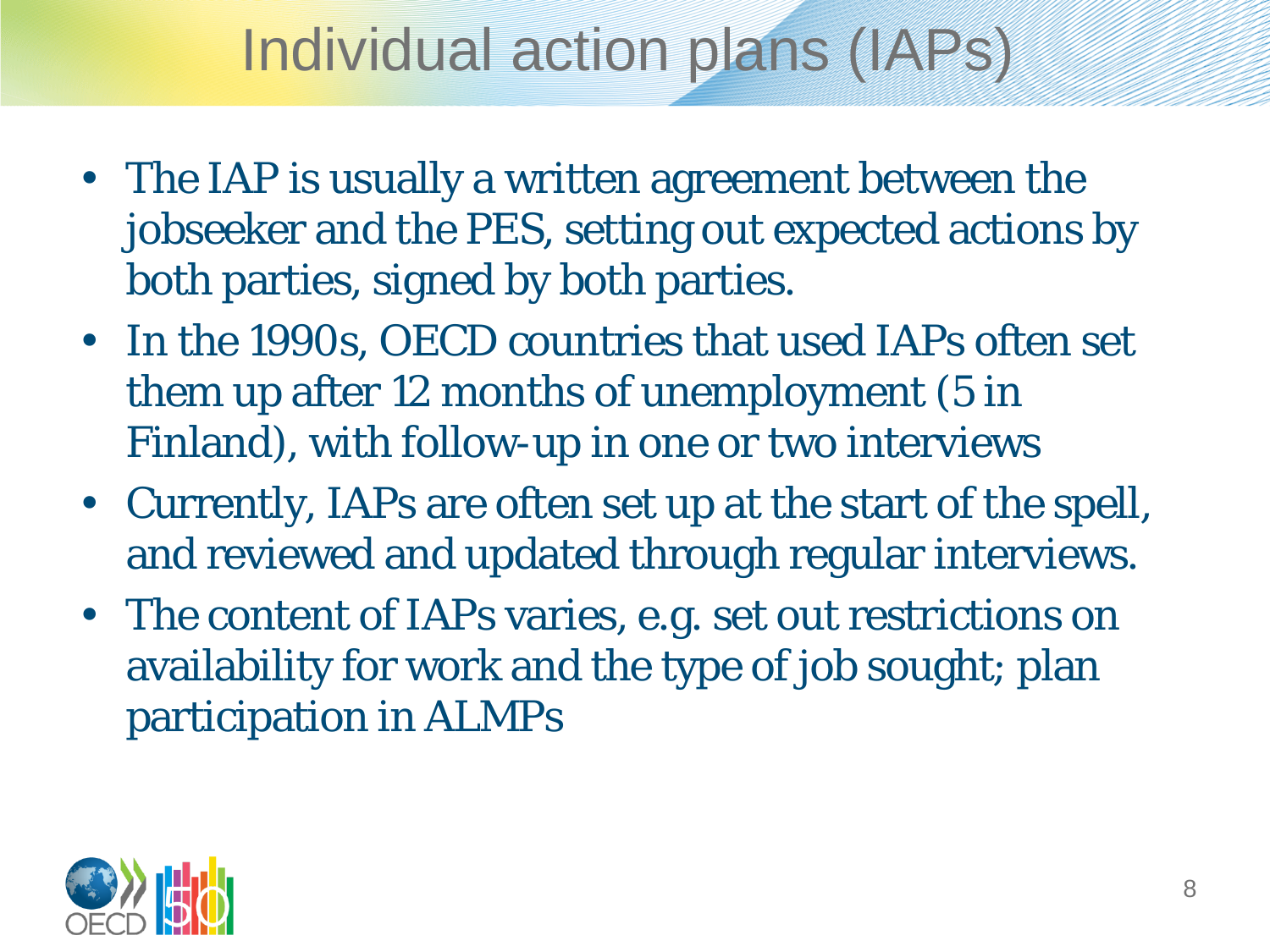### Regular interviews

- In-person visits to the local employment office
	- every two weeks or every month or variable but not more than 3-month intervals
	- perhaps restricted to claim renewal and job-search reporting, with more-intensive interviews at longer intervals
- Sometimes (examples)
	- No or less-frequent follow-up contacts with job-ready unemployed in the first 3 months (self-service approach)
	- Less-frequent contacts with the very long-term unemployed (VLTU) (related to: relatively low impact of assistance, or different types of assistance seen as more effective).

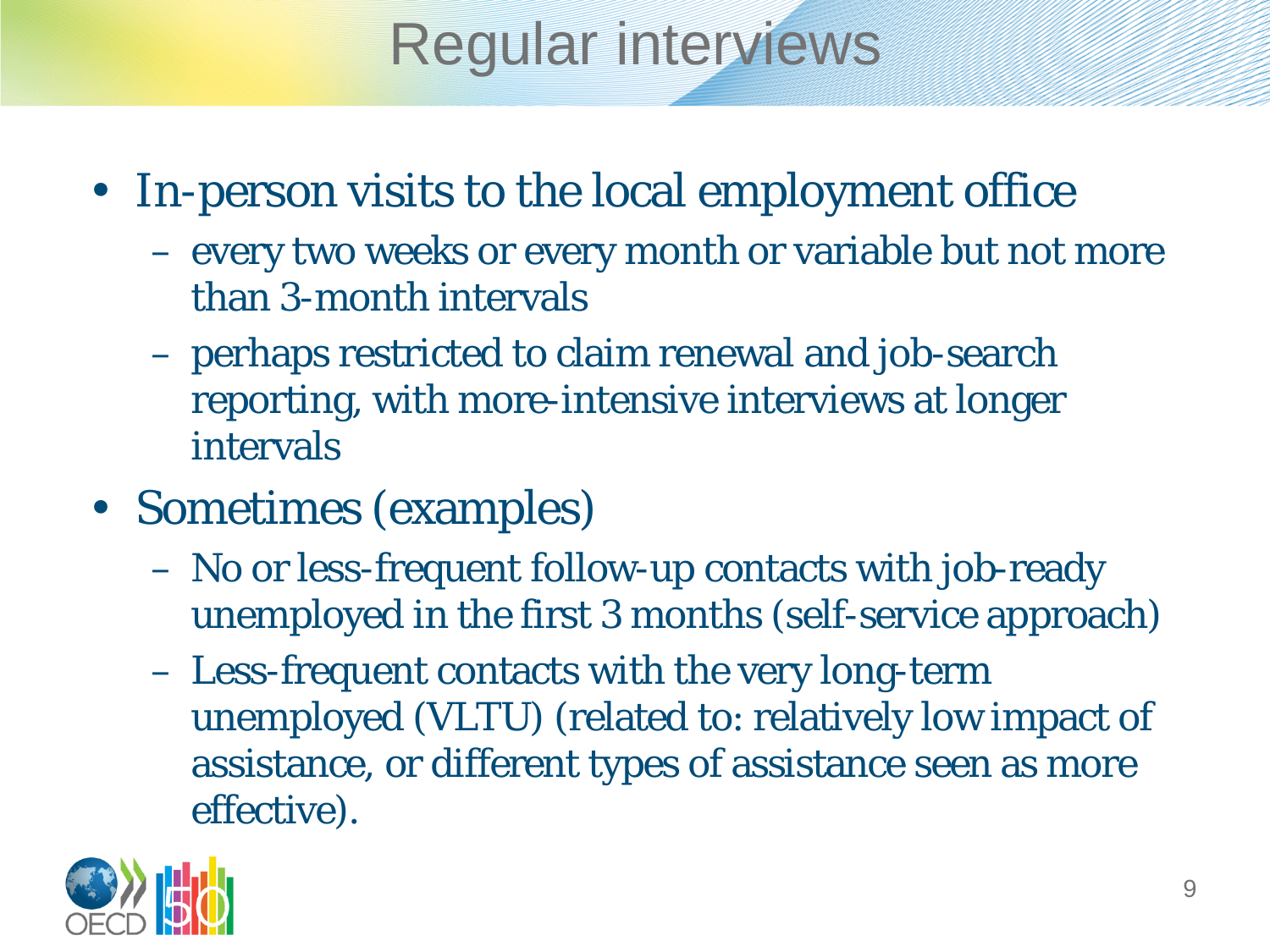# Timing of ALMP participation

- Participation in *vocational training* is generally voluntary with entry to training fairly early in the unemployment spell.
	- But where unemployment benefits (more generous than training allowances available to nonjobseekers) are paid, there are restrictions on early entry to training
- *Job-creation* is more likely to be a last-resort measure, targeted on the long-term unemployed

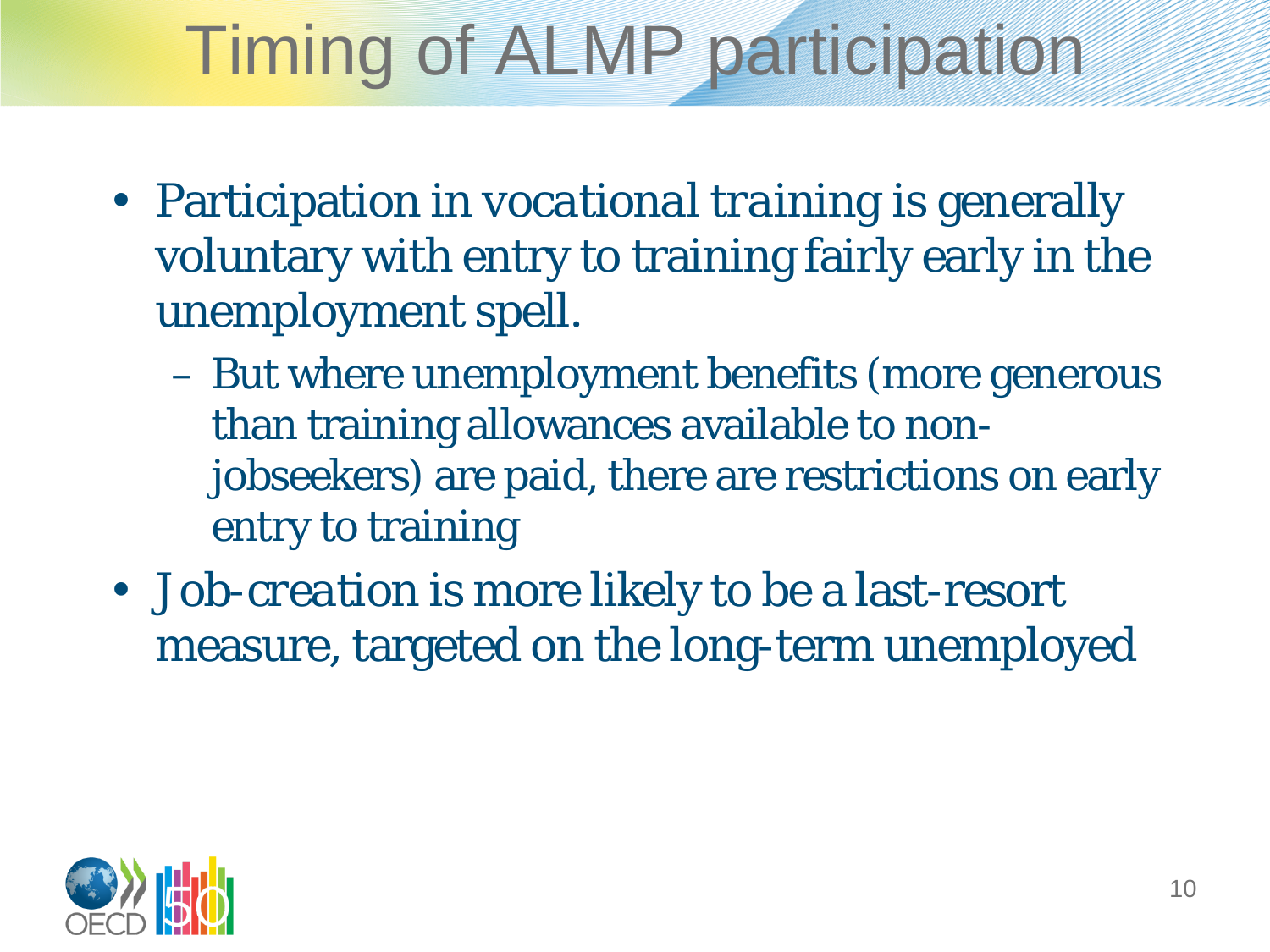### "Prevention" vs. "cure" strategies

- "Cure" = strategy targeted on the long-term unemployed  $(>12$  months in the case of adults)
	- some activation strategies at first focused interventions on this group.
- "Prevention" = strategy to increase the rate of exit from unemployment early in the spell, so that few people become long-term unemployed)
	- e.g. activation strategies focused on the volume and the rapidity of job placements by the PES
	- "Prevention" may seem effective for a while in good labour market conditions, but "cure" elements are needed in poor labour market conditions, when structural unemployment is high and when hard-to-place groups (e.g. People with disabilities) are being treated as unemployed.